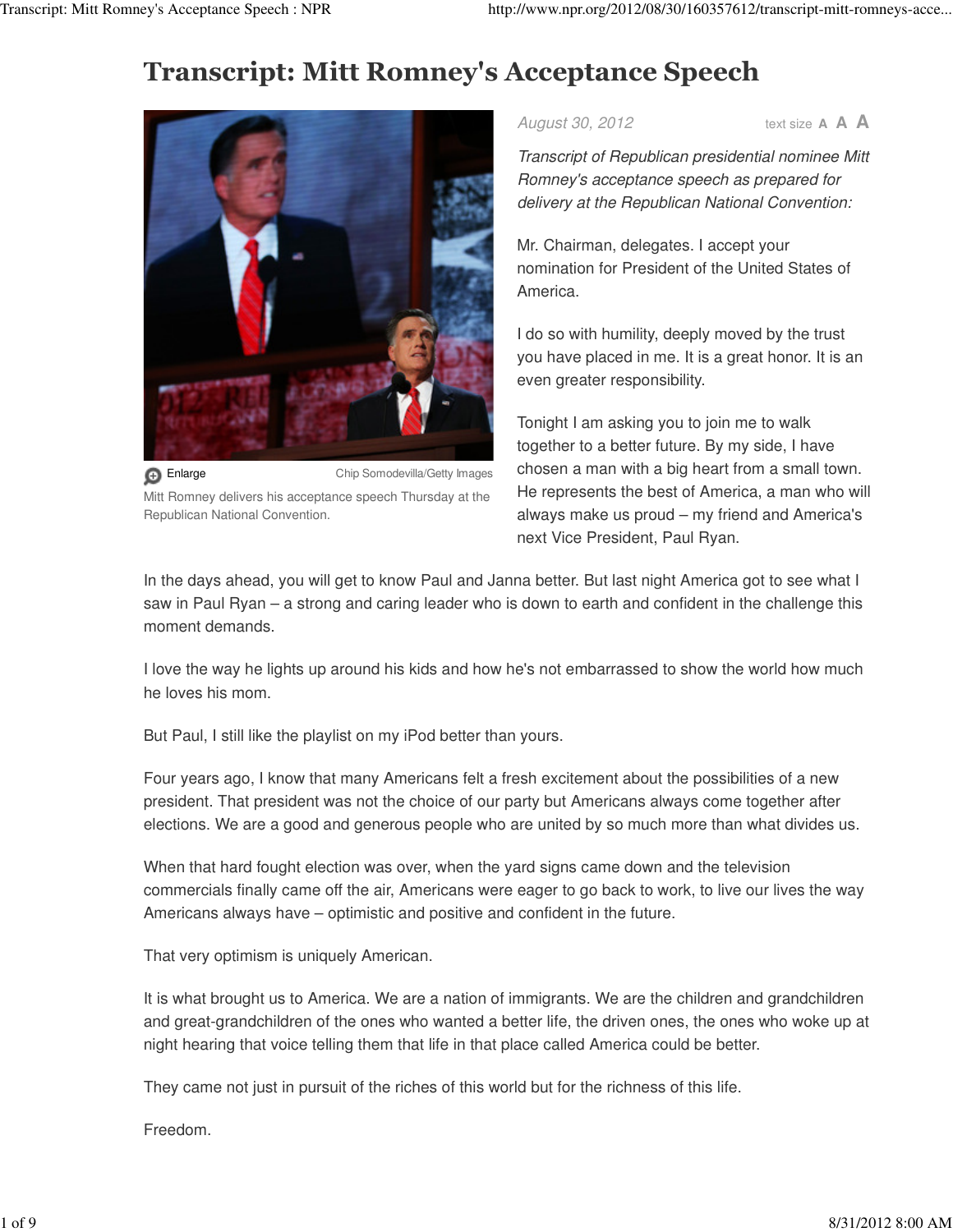Freedom of religion.

Freedom to speak their mind.

Freedom to build a life.

And yes, freedom to build a business. With their own hands.

This is the essence of the American experience.

We Americans have always felt a special kinship with the future.

PBS NewsHour/YouTube Video: Mitt Romney's speech, from PBS NewsHour

When every new wave of immigrants looked up and saw the Statue of Liberty, or knelt down and kissed the shores of freedom just ninety miles

from Castro's tyranny, these new Americans surely had many questions. But none doubted that here in America they could build a better life, that in America their children would be more blessed than they.

But today, four years from the excitement of the last election, for the first time, the majority of Americans now doubt that our children will have a better future.

It is not what we were promised.

Every family in America wanted this to be a time when they could get ahead a little more, put aside a little more for college, do more for their elderly mom who's living alone now or give a little more to their church or charity.

Every small business wanted these to be their best years ever, when they could hire more, do more for those who had stuck with them through the hard times, open a new store or sponsor that Little League team.

Every new college graduate thought they'd have a good job by now, a place of their own, and that they could start paying back some of their loans and build for the future.

This is when our nation was supposed to start paying down the national debt and rolling back those massive deficits.

This was the hope and change America voted for.

It's not just what we wanted. It's not just what we expected.

It's what Americans deserved.

You deserved it because during these years, you worked harder than ever before. You deserved it because when it cost more to fill up your car, you cut out movie nights and put in longer hours. Or when you lost that job that paid \$22.50 an hour with benefits, you took two jobs at 9 bucks an hour and fewer benefits. You did it because your family depended on you. You did it because you're an American and you don't quit. You did it because it was what you had to do.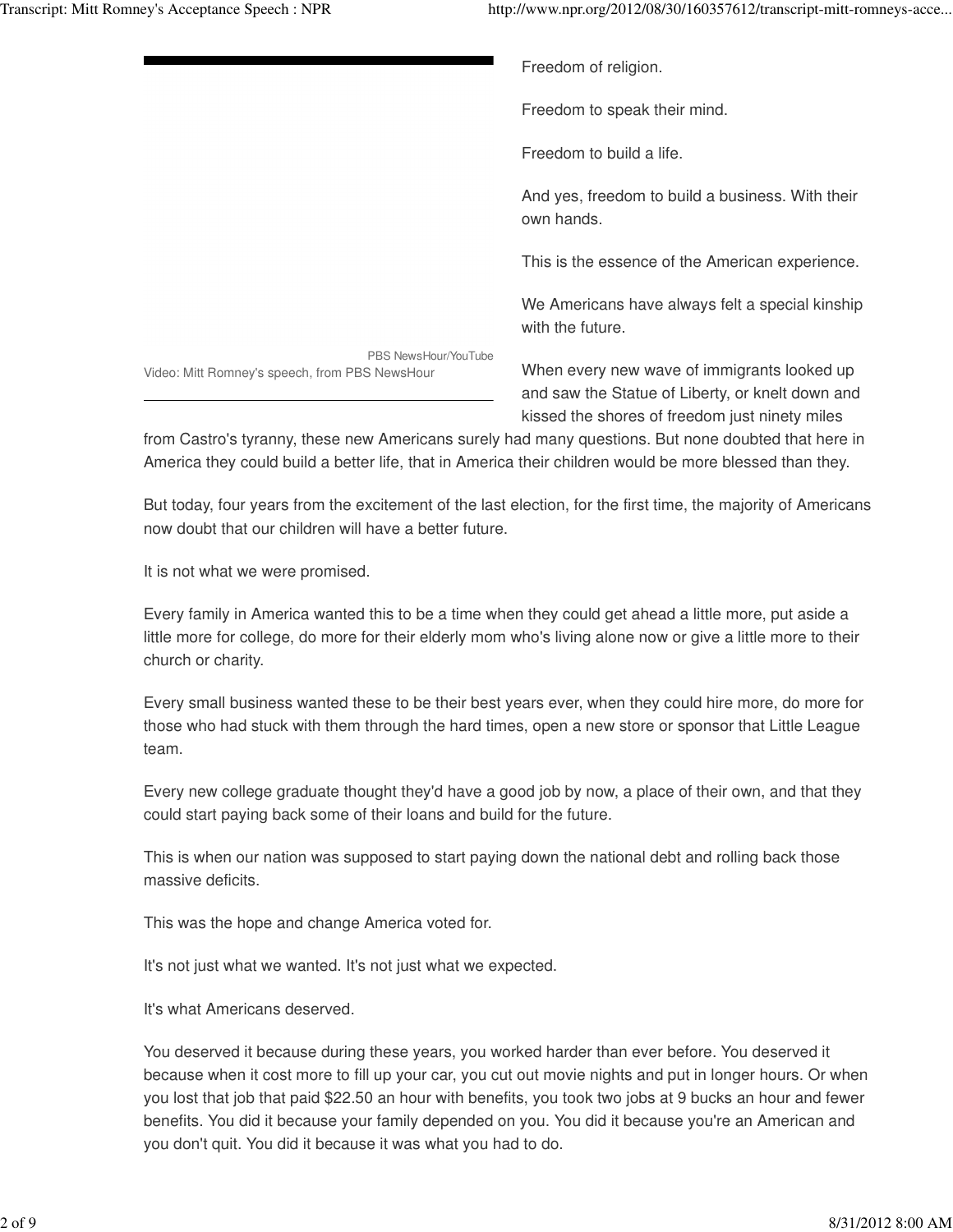But driving home late from that second job, or standing there watching the gas pump hit 50 dollars and still going, when the realtor told you that to sell your house you'd have to take a big loss, in those moments you knew that this just wasn't right.

But what could you do? Except work harder, do with less, try to stay optimistic. Hug your kids a little longer; maybe spend a little more time praying that tomorrow would be a better day.

I wish President Obama had succeeded because I want America to succeed. But his promises gave way to disappointment and division. This isn't something we have to accept. Now is the moment when we CAN do something. With your help we will do something.

Now is the moment when we can stand up and say, "I'm an American. I make my destiny. And we deserve better! My children deserve better! My family deserves better. My country deserves better!"

So here we stand. Americans have a choice. A decision.

To make that choice, you need to know more about me and about where I will lead our country.

I was born in the middle of the century in the middle of the country, a classic baby boomer. It was a time when Americans were returning from war and eager to work. To be an American was to assume that all things were possible. When President Kennedy challenged Americans to go to the moon, the question wasn't whether we'd get there, it was only when we'd get there.

The soles of Neil Armstrong's boots on the moon made permanent impressions on OUR souls and in our national psyche. Ann and I watched those steps together on her parent's sofa. Like all Americans we went to bed that night knowing we lived in the greatest country in the history of the world.

God bless Neil Armstrong.

Tonight that American flag is still there on the moon. And I don't doubt for a second that Neil Armstrong's spirit is still with us: that unique blend of optimism, humility and the utter confidence that when the world needs someone to do the really big stuff, you need an American.

That's how I was brought up.

My dad had been born in Mexico and his family had to leave during the Mexican revolution. I grew up with stories of his family being fed by the US Government as war refugees. My dad never made it through college and apprenticed as a lath and plaster carpenter. And he had big dreams. He convinced my mom, a beautiful young actress, to give up Hollywood to marry him. He moved to Detroit, led a great automobile company and became Governor of the Great State of Michigan.

We were Mormons and growing up in Michigan; that might have seemed unusual or out of place but I really don't remember it that way. My friends cared more about what sports teams we followed than what church we went to.

My mom and dad gave their kids the greatest gift of all – the gift of unconditional love. They cared deeply about who we would BE, and much less about what we would DO.

Unconditional love is a gift that Ann and I have tried to pass on to our sons and now to our grandchildren. All the laws and legislation in the world will never heal this world like the loving hearts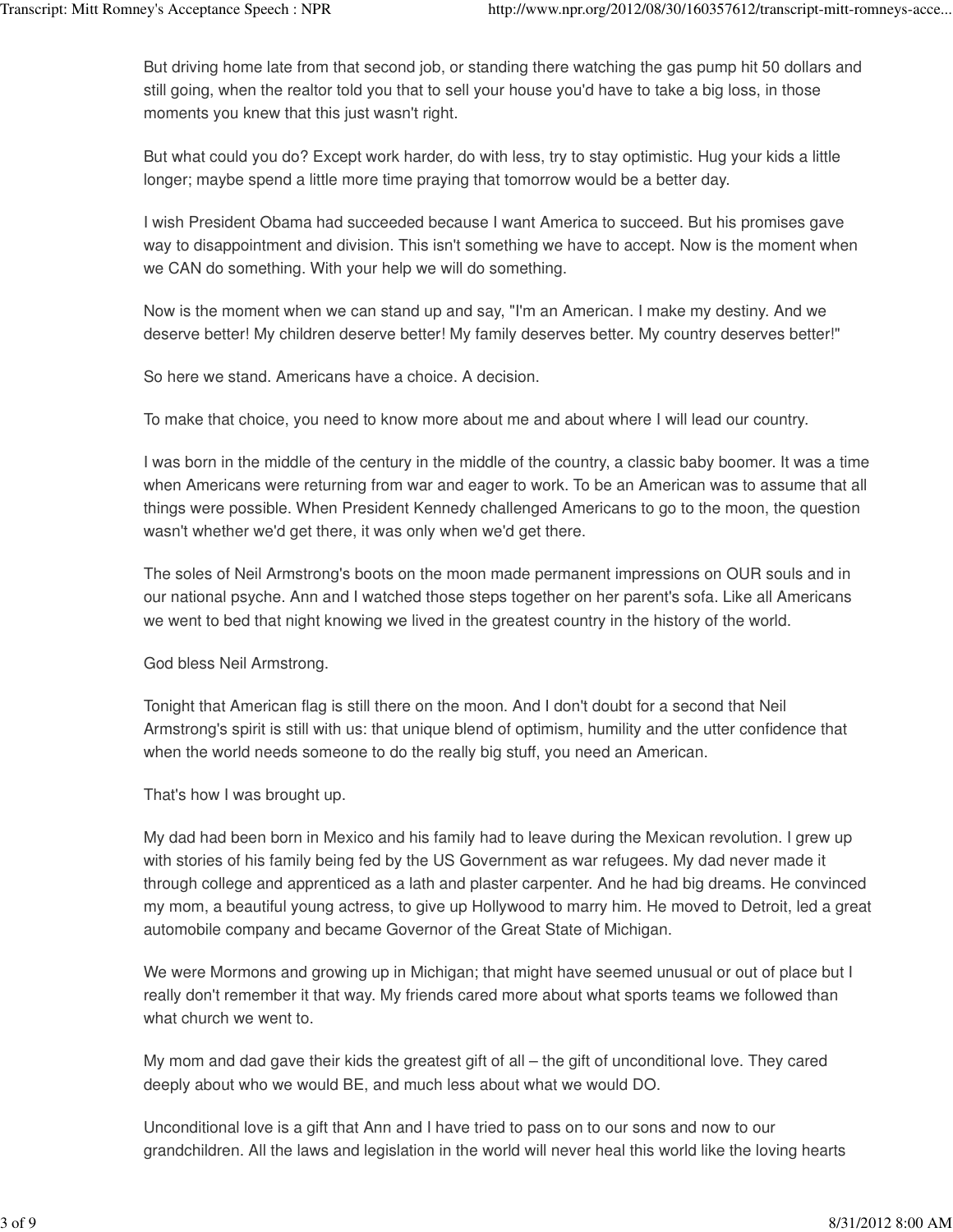and arms of mothers and fathers. If every child could drift to sleep feeling wrapped in the love of their family – and God's love — this world would be a far more gentle and better place.

Mom and Dad were married 64 years. And if you wondered what their secret was, you could have asked the local florist – because every day Dad gave Mom a rose, which he put on her bedside table. That's how she found out what happened on the day my father died – she went looking for him because that morning, there was no rose.

My mom and dad were true partners, a life lesson that shaped me by everyday example. When my mom ran for the Senate, my dad was there for her every step of the way. I can still hear her saying in her beautiful voice, "Why should women have any less say than men, about the great decisions facing our nation?"

I wish she could have been here at the convention and heard leaders like Governor Mary Fallin, Governor Nikki Haley, Governor Susana Martinez, Senator Kelly Ayotte and Secretary of State Condoleezza Rice.

As Governor of Massachusetts, I chose a woman Lt. Governor, a woman chief of staff, half of my cabinet and senior officials were women, and in business, I mentored and supported great women leaders who went on to run great companies.

I grew up in Detroit in love with cars and wanted to be a car guy, like my dad. But by the time I was out of school, I realized that I had to go out on my own, that if I stayed around Michigan in the same business, I'd never really know if I was getting a break because of my dad. I wanted to go someplace new and prove myself.

Those weren't the easiest of days – too many long hours and weekends working, five young sons who seemed to have this need to re-enact a different world war every night. But if you ask Ann and I what we'd give, to break up just one more fight between the boys, or wake up in the morning and discover a pile of kids asleep in our room. Well, every mom and dad knows the answer to that.

Those days were toughest on Ann, of course. She was heroic. Five boys, with our families a long way away. I had to travel a lot for my job then and I'd call and try to offer support. But every mom knows that doesn't help get the homework done or the kids out the door to school.

I knew that her job as a mom was harder than mine. And I knew without question, that her job as a mom was a lot more important than mine. And as America saw Tuesday night, Ann would have succeeded at anything she wanted to.

Like a lot of families in a new place with no family, we found kinship with a wide circle of friends through our church. When we were new to the community it was welcoming and as the years went by, it was a joy to help others who had just moved to town or just joined our church. We had remarkably vibrant and diverse congregants from all walks of life and many who were new to America. We prayed together, our kids played together and we always stood ready to help each other out in different ways.

And that's how it is in America. We look to our communities, our faiths, our families for our joy, our support, in good times and bad. It is both how we live our lives and why we live our lives. The strength and power and goodness of America has always been based on the strength and power and goodness of our communities, our families, our faiths.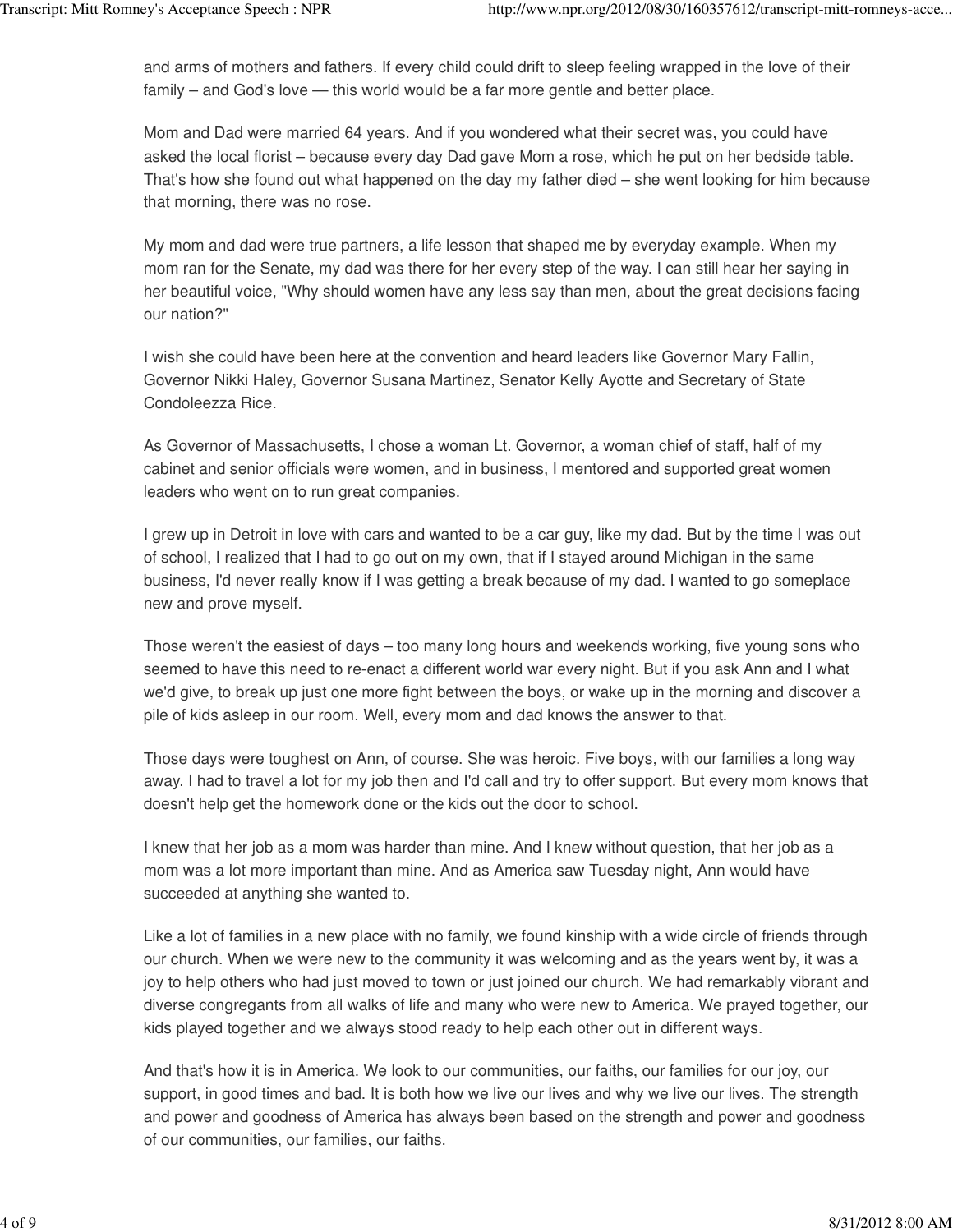That is the bedrock of what makes America, America. In our best days, we can feel the vibrancy of America's communities, large and small.

It's when we see that new business opening up downtown. It's when we go to work in the morning and see everybody else on our block doing the same.

It's when our son or daughter calls from college to talk about which job offer they should take....and you try not to choke up when you hear that the one they like is not far from home.

It's that good feeling when you have more time to volunteer to coach your kid's soccer team, or help out on school trips.

But for too many Americans, these good days are harder to come by. How many days have you woken up feeling that something really special was happening in America?

Many of you felt that way on Election Day four years ago. Hope and Change had a powerful appeal. But tonight I'd ask a simple question: If you felt that excitement when you voted for Barack Obama, shouldn't you feel that way now that he's President Obama? You know there's something wrong with the kind of job he's done as president when the best feeling you had was the day you voted for him.

The President hasn't disappointed you because he wanted to. The President has disappointed America because he hasn't led America in the right direction. He took office without the basic qualification that most Americans have and one that was essential to his task. He had almost no experience working in a business. Jobs to him are about government.

I learned the real lessons about how America works from experience.

When I was 37, I helped start a small company. My partners and I had been working for a company that was in the business of helping other businesses.

So some of us had this idea that if we really believed our advice was helping companies, we should invest in companies. We should bet on ourselves and on our advice.

So we started a new business called Bain Capital. The only problem was, while WE believed in ourselves, nobody else did. We were young and had never done this before and we almost didn't get off the ground. In those days, sometimes I wondered if I had made a really big mistake. I had thought about asking my church's pension fund to invest, but I didn't. I figured it was bad enough that I might lose my investors' money, but I didn't want to go to hell too. Shows what I know. Another of my partners got the Episcopal Church pension fund to invest. Today there are a lot of happy retired priests who should thank him.

That business we started with 10 people has now grown into a great American success story. Some of the companies we helped start are names you know. An office supply company called Staples – where I'm pleased to see the Obama campaign has been shopping; The Sports Authority, which became a favorite of my sons. We started an early childhood learning center called Bright Horizons that First Lady Michelle Obama rightly praised. At a time when nobody thought we'd ever see a new steel mill built in America, we took a chance and built one in a corn field in Indiana. Today Steel Dynamics is one of the largest steel producers in the United States.

These are American success stories. And yet the centerpiece of the President's entire re-election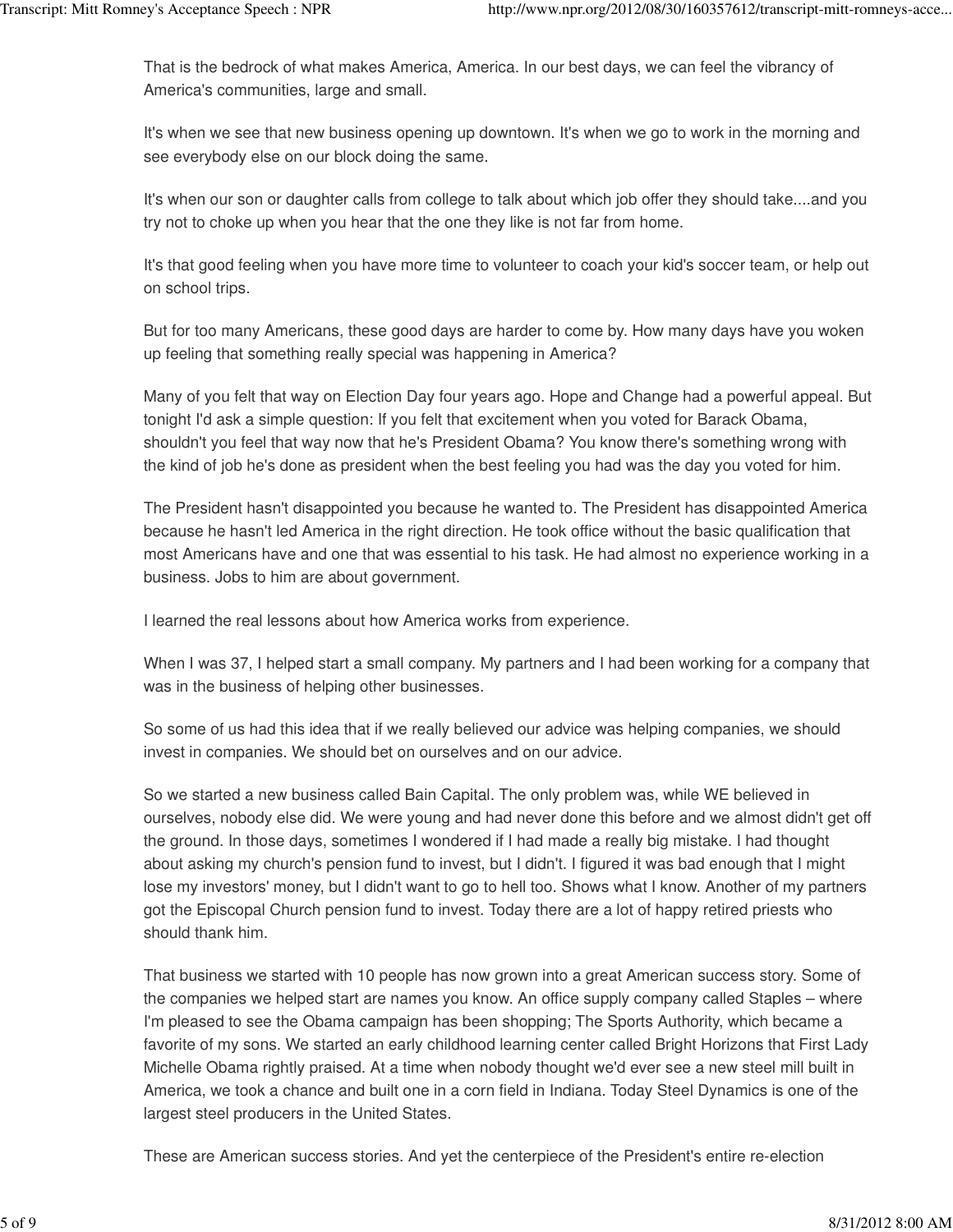campaign is attacking success. Is it any wonder that someone who attacks success has led the worst economic recovery since the Great Depression? In America, we celebrate success, we don't apologize for it.

We weren't always successful at Bain. But no one ever is in the real world of business.

That's what this President doesn't seem to understand. Business and growing jobs is about taking risk, sometimes failing, sometimes succeeding, but always striving. It is about dreams. Usually, it doesn't work out exactly as you might have imagined. Steve Jobs was fired at Apple. He came back and changed the world.

It's the genius of the American free enterprise system – to harness the extraordinary creativity and talent and industry of the American people with a system that is dedicated to creating tomorrow's prosperity rather than trying to redistribute today's.

That is why every president since the Great Depression who came before the American people asking for a second term could look back at the last four years and say with satisfaction: "you are better off today than you were four years ago."

Except Jimmy Carter. And except this president.

This president can ask us to be patient.

This president can tell us it was someone else's fault.

This president can tell us that the next four years he'll get it right.

But this president cannot tell us that YOU are better off today than when he took office.

Americahas been patient. Americans have supported this president in good faith.

But today, the time has come to turn the page.

Today the time has come for us to put the disappointments of the last four years behind us.

To put aside the divisiveness and the recriminations.

To forget about what might have been and to look ahead to what can be.

Now is the time to restore the Promise of America. Many Americans have given up on this president but they haven't ever thought about giving up. Not on themselves. Not on each other. And not on America.

What is needed in our country today is not complicated or profound. It doesn't take a special government commission to tell us what America needs.

What America needs is jobs.

Lots of jobs.

In the richest country in the history of the world, this Obama economy has crushed the middle class. Family income has fallen by \$4,000, but health insurance premiums are higher, food prices are higher,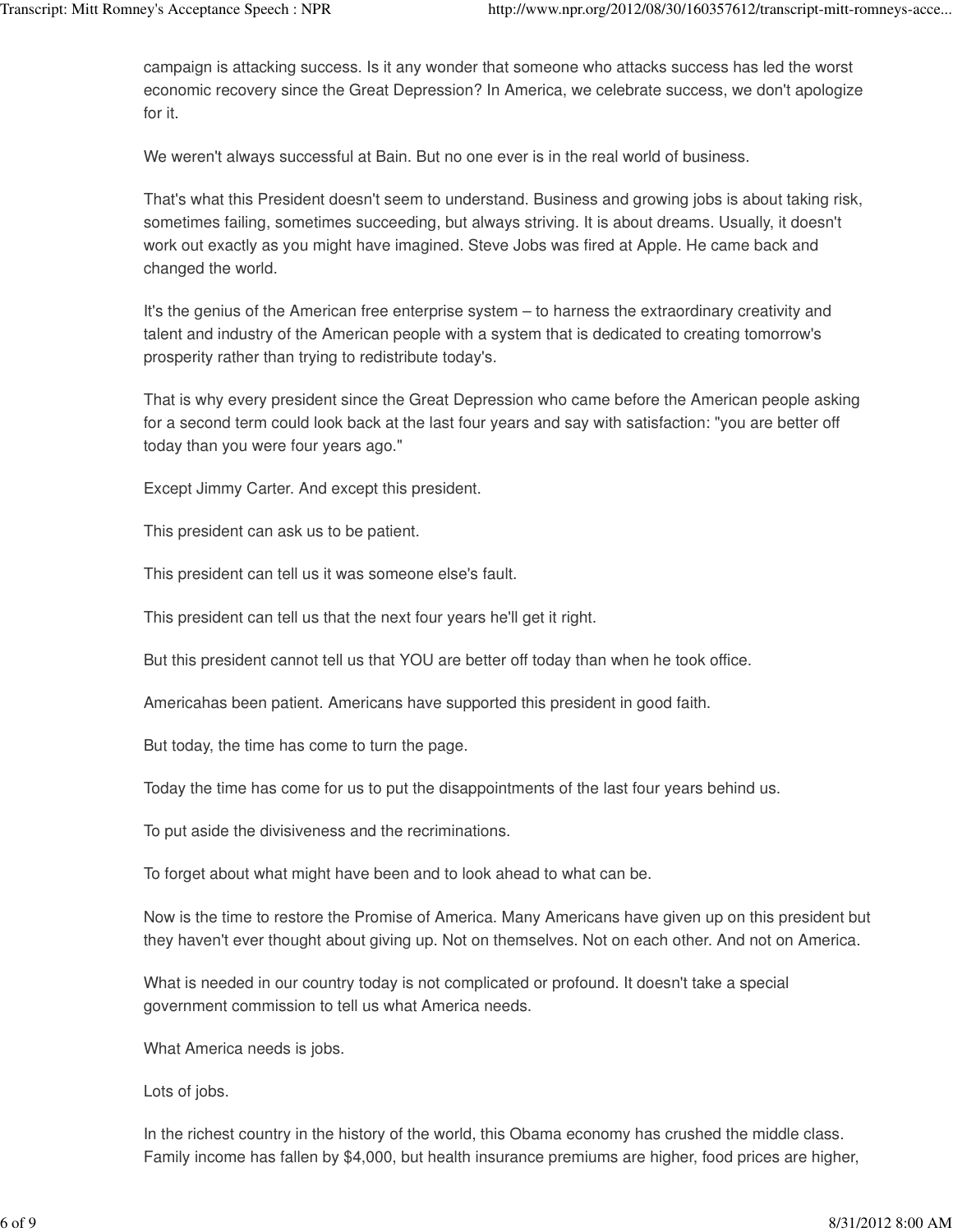utility bills are higher, and gasoline prices have doubled. Today more Americans wake up in poverty than ever before. Nearly one out of six Americans is living in poverty. Look around you. These are not strangers. These are our brothers and sisters, our fellow Americans.

His policies have not helped create jobs, they have depressed them. And this I can tell you about where President Obama would take America:

His plan to raise taxes on small business won't add jobs, it will eliminate them;

His assault on coal and gas and oil will send energy and manufacturing jobs to China;

His trillion dollar cuts to our military will eliminate hundreds of thousands of jobs, and also put our security at greater risk;

His \$716 billion cut to Medicare to finance Obamacare will both hurt today's seniors, and depress innovation – and jobs – in medicine.

And his trillion-dollar deficits will slow our economy, restrain employment, and cause wages to stall.

To the majority of Americans who now believe that the future will not be better than the past, I can guarantee you this: if Barack Obama is re-elected, you will be right.

I am running for president to help create a better future. A future where everyone who wants a job can find one. Where no senior fears for the security of their retirement. An America where every parent knows that their child will get an education that leads them to a good job and a bright horizon.

And unlike the President, I have a plan to create 12 million new jobs. It has 5 steps.

First, by 2020, North America will be energy independent by taking full advantage of our oil and coal and gas and nuclear and renewables.

Second, we will give our fellow citizens the skills they need for the jobs of today and the careers of tomorrow. When it comes to the school your child will attend, every parent should have a choice, and every child should have a chance.

Third, we will make trade work for America by forging new trade agreements. And when nations cheat in trade, there will be unmistakable consequences.

Fourth, to assure every entrepreneur and every job creator that their investments in America will not vanish as have those in Greece, we will cut the deficit and put America on track to a balanced budget.

And fifth, we will champion SMALL businesses, America's engine of job growth. That means reducing taxes on business, not raising them. It means simplifying and modernizing the regulations that hurt small business the most. And it means that we must rein in the skyrocketing cost of healthcare by repealing and replacing Obamacare.

Today, women are more likely than men to start a business. They need a president who respects and understands what they do.

And let me make this very clear – unlike President Obama, I will not raise taxes on the middle class.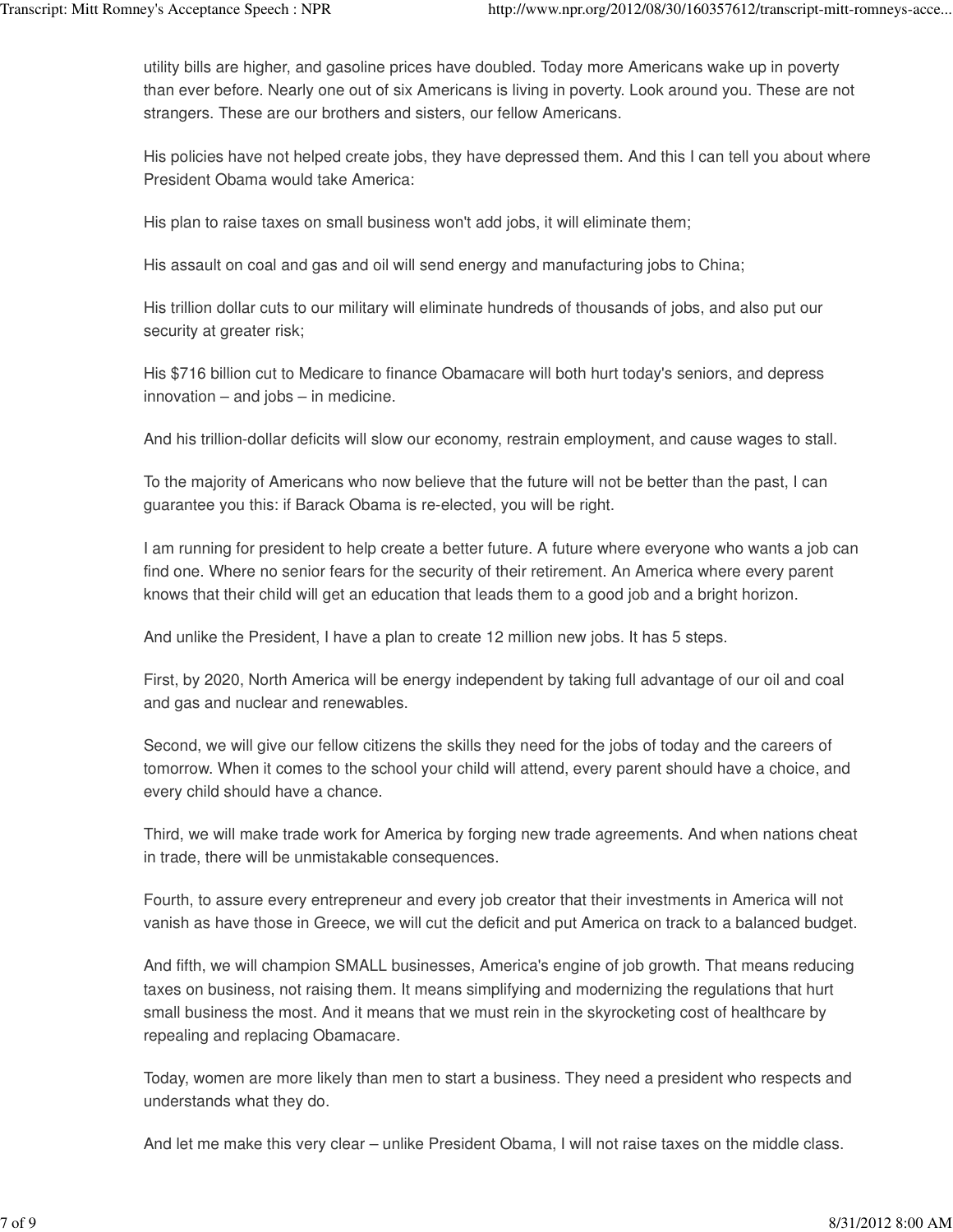As president, I will protect the sanctity of life. I will honor the institution of marriage. And I will guarantee America's first liberty: the freedom of religion.

President Obama promised to begin to slow the rise of the oceans and heal the planet. MY promise...is to help you and your family.

I will begin my presidency with a jobs tour. President Obama began with an apology tour. America, he said, had dictated to other nations. No Mr. President, America has freed other nations from dictators.

Every American was relieved the day President Obama gave the order, and Seal Team Six took out Osama bin Laden. But on another front, every American is less secure today because he has failed to slow Iran's nuclear threat.

In his first TV interview as president, he said we should talk to Iran. We're still talking, and Iran's centrifuges are still spinning.

President Obama has thrown allies like Israel under the bus, even as he has relaxed sanctions on Castro's Cuba. He abandoned our friends in Poland by walking away from our missile defense commitments, but is eager to give Russia's President Putin the flexibility he desires, after the election. Under my administration, our friends will see more loyalty, and Mr. Putin will see a little less flexibility and more backbone.

We will honor America's democratic ideals because a free world is a more peaceful world. This is the bipartisan foreign policy legacy of Truman and Reagan. And under my presidency we will return to it once again.

You might have asked yourself if these last years are really the America we want, the America won for us by the greatest generation.

Does the America we want borrow a trillion dollars from China? No.

Does it fail to find the jobs that are needed for 23 million people and for half the kids graduating from college? No.

Are its schools lagging behind the rest of the developed world? No.

And does the America we want succumb to resentment and division? We know the answer.

The America we all know has been a story of the many becoming one, uniting to preserve liberty, uniting to build the greatest economy in the world, uniting to save the world from unspeakable darkness.

Everywhere I go in America, there are monuments that list those who have given their lives for America. There is no mention of their race, their party affiliation, or what they did for a living. They lived and died under a single flag, fighting for a single purpose. They pledged allegiance to the UNITED States of America.

That America, that united America, can unleash an economy that will put Americans back to work, that will once again lead the world with innovation and productivity, and that will restore every father and mother's confidence that their children's future is brighter even than the past.